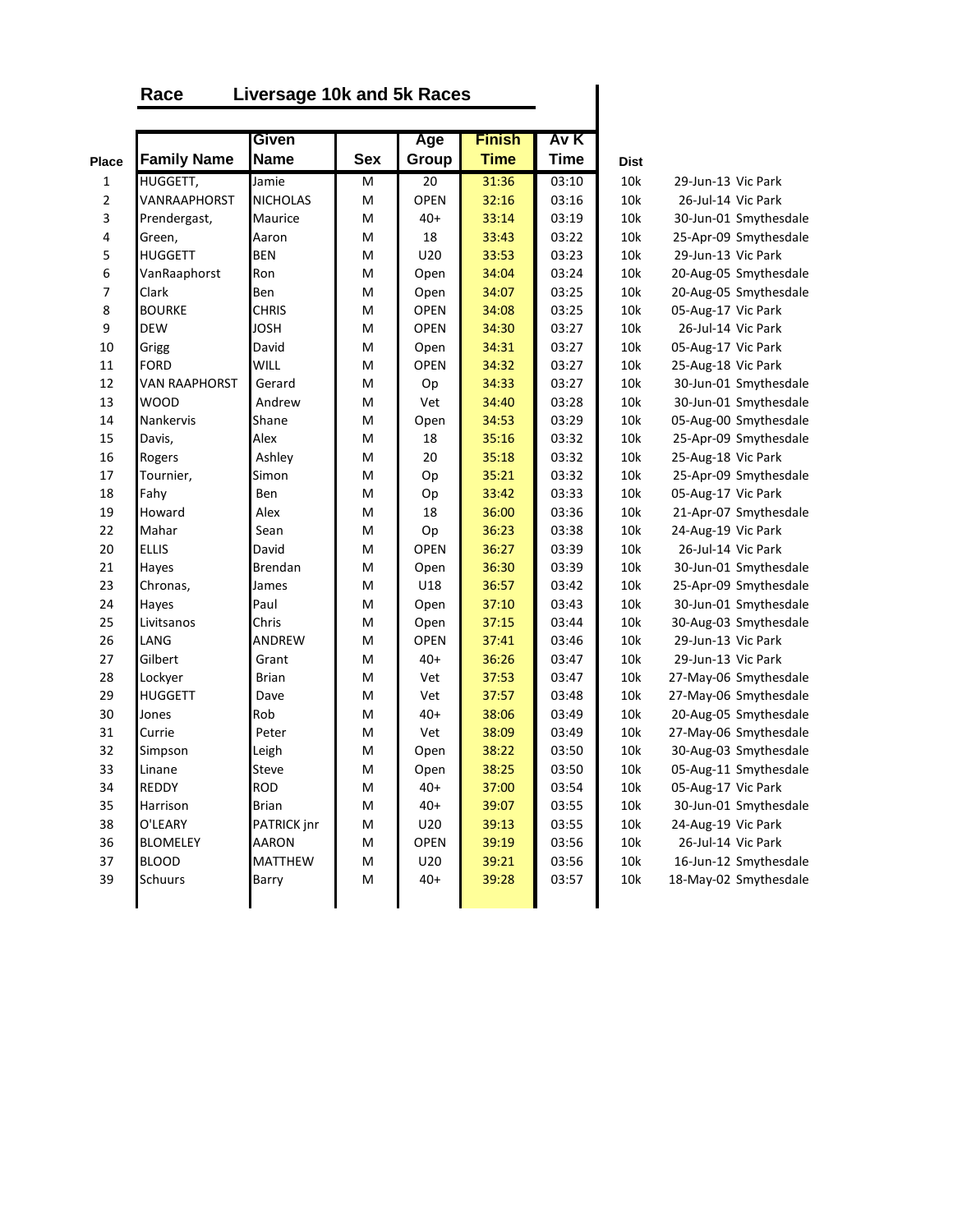|                | Race                | Liversage 10k and 5k Races |            |             |               |             |             |                       |
|----------------|---------------------|----------------------------|------------|-------------|---------------|-------------|-------------|-----------------------|
|                |                     | Given                      |            | Age         | <b>Finish</b> | Av K        |             |                       |
| Place          | <b>Family Name</b>  | <b>Name</b>                | <b>Sex</b> | Group       | <b>Time</b>   | <b>Time</b> | <b>Dist</b> |                       |
| 1              | <b>HALL-DEKLEVA</b> | <b>NATALYA</b>             | F          | U14         | 18:58         | 03:48       | 5k          | 29-Jun-13 Vic Park    |
| 5              | VanRaaphorst        | Paula                      | F          | Open        | 18:59         | 03:48       | 5k          | 05-Aug-00 Smythesdale |
| $\overline{2}$ | <b>WOOD</b>         | LOUISE                     | F          | U16         | 19:06         | 03:49       | 5k          | 13-Aug-16 Vic Park    |
| 3              | <b>MEES</b>         | <b>GEORGINA</b>            | F          | U14         | 19:23         | 04:00       | 5k          | 05-Aug-17 Vic Park    |
| 4              | Fraser              | Tracy                      | F          | Op          | 19:25         | 03:53       | 5k          | 21-Apr-07 Smythesdale |
| 6              | <b>WATTS</b>        | SARAH                      | F          | <b>OPEN</b> | 19:37         | 03:55       | 5k          | 24-Aug-19 Vic Park    |
| $\overline{7}$ | Mirabella,          | Belinda                    | F          | $40+$       | 19:50         | 03:58       | 5k          | 20-Aug-05 Smythesdale |
| 8              | Meadon              | <b>Bridgette</b>           | F          | 14          | 19:59         | 04:00       | 5k          | 27-May-06 Smythesdale |
| 9              | <b>JANTZEN</b>      | <b>KELLIE</b>              | F          | <b>OPEN</b> | 20:06         | 04:01       | 5k          | 24-Aug-19 Vic Park    |
| 10             | Tucker,             | Sara                       | F          | 16          | 20:10         | 04:02       | 5k          | 16-Jun-12 Smythesdale |
| 16             | LEPAIR              | <b>ELIZA</b>               | F          | U16         | 20:15         | 04:12       | 5k          | 05-Aug-17 Vic Park    |
| 11             | Howard              | Sam                        | F          | 16          | 20:17         | 04:03       | 5k          | 27-May-06 Smythesdale |
| 12             | TALLENT,            | Rachel                     | F          | 18          | 20:18         | 04:04       | 5k          | 25-Apr-09 Smythesdale |
| 13             | WETHERALL           | <b>BRIDGET</b>             | F          | $40+$       | 20:26         | 04:05       | 5k          | 24-Aug-19 Vic Park    |
| 30             | Mirabella,          | Jemma                      | F          | 14          | 20:29         | 04:06       | 5k          | 25-Apr-09 Smythesdale |
| 14             | Wood                | Rebecca                    | F          | 16          | 20:32         | 04:06       | 5k          | 13-Aug-16 Vic Park    |
| 15             | Howard              | Jess                       | F          | 14          | 20:38         | 04:08       | 5k          | 21-Apr-07 Smythesdale |
| 17             | <b>WATTS</b>        | RHIANNA                    | F          | U14         | 20:45         | 04:09       | 5k          | 24-Aug-19 Vic Park    |
| 18             | Osborn,             | Zoe                        | F          | U14         | 20:46         | 04:09       | 5k          | 25-Apr-09 Smythesdale |
| 19             | <b>BERRIGAN</b>     | <b>JODIE</b>               | F          | $40+$       | 20:46         | 04:09       | 5k          | 26-Jul-14 Vic Park    |
| 20             | LEPAIR              | <b>MIA</b>                 | F          | U14         | 20:46         | 04:09       | 5k          | 13-Aug-16 Vic Park    |
| 21             | <b>FLYNN</b>        | JEAN                       | F          | <b>OPEN</b> | 20:46         | 04:09       | 5k          | 25-Aug-18 Vic Park    |
| 22             | Huggett             | Sue                        | F          | $40+$       | 20:48         | 04:10       | 5k          | 29-Jun-13 Vic Park    |
| 23             | Pidgeon             | Michelle                   | F          | Op          | 20:53         | 04:11       | 5k          | 23-Aug-08 Smythesdale |
| 24             | <b>DIETRICH</b>     | Danielle                   | F          | 18          | 21:13         | 04:15       | 5k          | 27-May-06 Smythesdale |
| 25             | <b>PEART</b>        | JEMMA                      | F          | U18         | 21:17         | 04:15       | 5k          | 24-Aug-19 Vic Park    |
| 26             | Clark               | Karen                      | F          | Op          | 21:29         | 04:18       | 5k          | 21-Apr-07 Smythesdale |
| 27             | Belcher,            | Elke                       | F          | 18          | 21:32         | 04:18       | 5k          | 25-Apr-09 Smythesdale |
| 28             | Meadon              | <b>Bridgette</b>           | F          | 14          | 21:35         | 04:19       | 5k          | 21-Apr-07 Smythesdale |
| 29             | Valpied,            | Jodi                       | F          | Op          | 21:41         | 04:20       | 5k          | 25-Apr-09 Smythesdale |
| 30             | McLelland           | Emily                      | F          | U20         | 21:43         | 04:21       | 5k          | 30-Aug-03 Smythesdale |
| 31             | Murfett             | Nadine                     | F          | Op          | 21:45         | 04:21       | 5k          | 23-Aug-08 Smythesdale |
| 32             | <b>RYAN</b>         | <b>GEORGINA</b>            | F          | <b>OPEN</b> | 21:47         | 04:21       | 5k          | 29-Jun-13 Vic Park    |
| 33             | Morrison            | Phoebe                     | F          | 18          | 21:48         | 04:22       | 5k          | 23-Aug-08 Smythesdale |
| 34             | LUDEMAN             | <b>MACEY</b>               | F          | U14         | 21:49         | 04:22       | 5k          | 26-Jul-14 Vic Park    |
| 35             | <b>OLIVER</b>       | Delwyn                     | F          | Op          | 21:49         | 04:22       | 5k          | 27-May-06 Smythesdale |
| 36             | <b>HILL</b>         | MATILDA                    | F          | U14         | 21:51         | 04:22       | 5k          | 26-Jul-14 Vic Park    |
| 37             | Hayes               | Leanne                     | F          | Open        | 22:03         | 04:25       | 5k          | 30-Aug-03 Smythesdale |
| $\mathbf{1}$   | <b>WALLIS</b>       | <b>JAYDEN</b>              | М          | U16         | 16:58         | 03:24       | 5k          | 25-Aug-18 Vic Park    |
| $\overline{2}$ | Green               | Aaron                      | М          | 16          | 17:10         | 03:26       | 5k          | 21-Apr-07 Smythesdale |
| 3              | Davis               | Alex                       | М          | 16          | 17:12         | 03:26       | 5k          | 21-Apr-07 Smythesdale |
| 4              | <b>HUGGETT</b>      | JOSH                       | М          | U14         | 17:50         | 03:34       | 5k          | 26-Jul-14 Vic Park    |
| 5              | <b>AITKEN</b>       | JACK                       | М          | U16         | 17:55         | 03:35       | 5k          | 21-Aug-10 Smythesdale |
| 6              | <b>MOORE</b>        | <b>FELIX</b>               | М          | U14         | 18:40         | 03:44       | 5k          | 24-Aug-19 Vic Park    |
| $\overline{7}$ | Reath               | Yual                       | M          | U14         | 18:48         | 03:46       | 5k          | 13-Aug-16 Vic Park    |
| 8              | Pearse              | Sam                        | M          | U16         | 18:53         | 03:47       | 5k          | 24-Aug-19 Vic Park    |
| 9              | Huggett             | Ben                        | M          | 14          | 18:55         | 03:47       | 5k          | 21-Apr-07 Smythesdale |
| 10             | O'KEEFE             | BAILEY                     | M          | U12         | 19:10         | 03:50       | 5k          | 29-Jun-13 Vic Park    |
| 11             | Blood,              | Matt                       | M          | 16          | 19:20         | 03:52       | 5k          | 25-Apr-09 Smythesdale |
| 12             | SAUNDER             | <b>FRASER</b>              | M          | U14         | 19:20         | 03:52       | 5k          | 25-Aug-18 Vic Park    |
| 13             | Darby,              | Josh                       | M          | 16          | 19:30         | 03:54       | 5k          | 25-Apr-09 Smythesdale |
| 14             | <b>SHILLITO</b>     | RILEY                      | M          | U12         | 19:43         | 03:57       | 5k          | 24-Aug-19 Vic Park    |